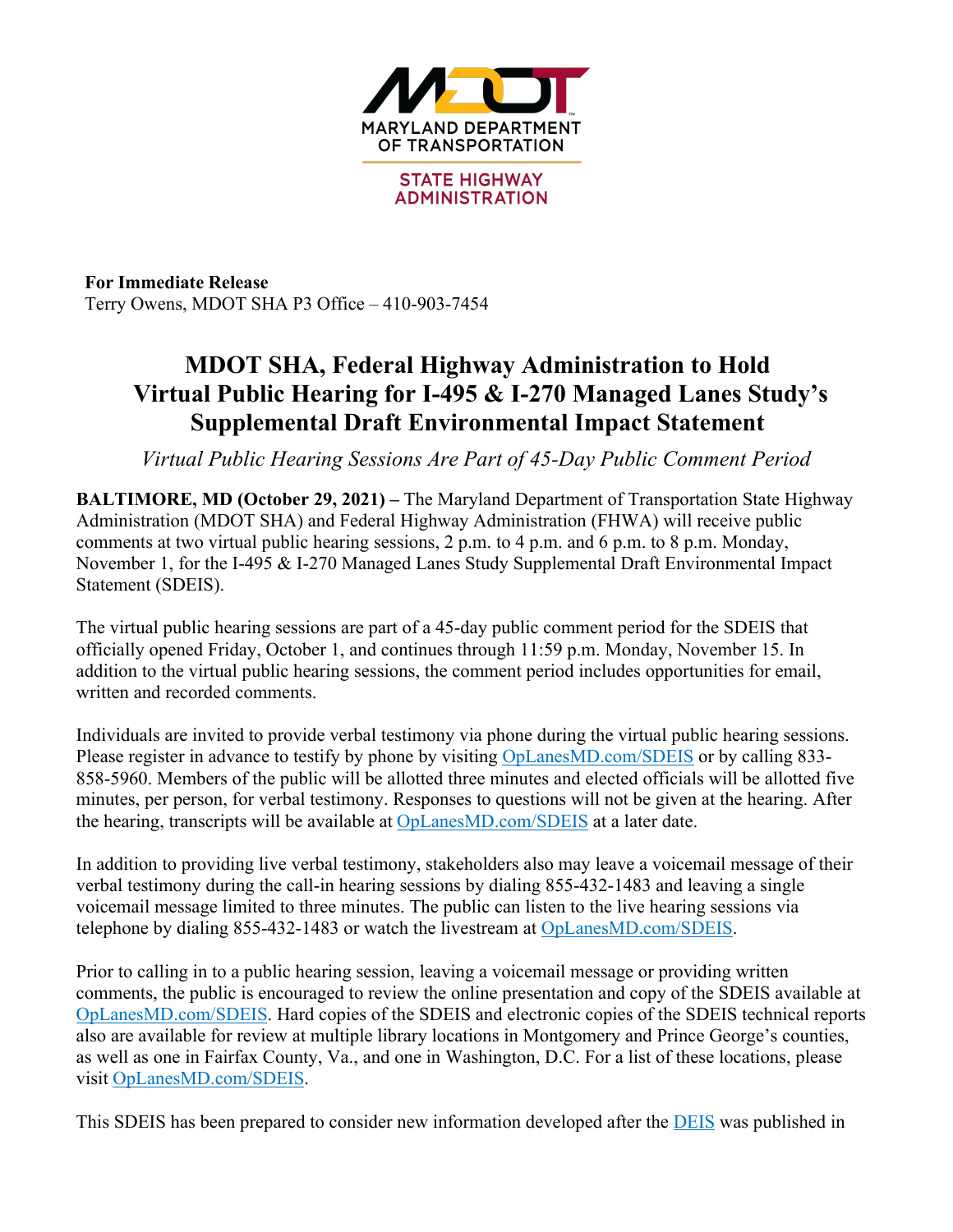

July 2020, and presents results relevant to Alternative 9 – Phase 1 South: American Legion Bridge I-270 to I-370, which was identified in May 2021 by FHWA and MDOT SHA as the Preferred Alternative for the Managed Lanes Study.

While the Managed Lanes Study considers ways to relieve congestion and improve trip reliability, mobility, and connectivity for all modes of travel in the National Capital Region – including transit – the Preferred Alternative focuses on replacing the 60-year-old American Legion Bridge and delivering two high occupancy toll (HOT) managed lanes in each direction within Phase 1 South: American Legion Bridge I-270 to I-370. The scope of the SDEIS builds upon the analysis and information that remains valid in the existing DEIS but is limited to providing new information about the Preferred Alternative.

On I-495, the Preferred Alternative consists of adding two new HOT managed lanes in each direction from the George Washington Memorial Parkway in Fairfax County, Va., to east of MD 187, Old Georgetown Road. On I-270, the Preferred Alternative consists of converting the one existing HOV lane in each direction to a HOT managed lane and adding one new HOT managed lane in each direction on I-270 from I-495 to north of I-370, and on the I-270 east and west spurs. Transit buses, motorcycles and HOV 3+ vehicles – those carrying three or more people – would be permitted to use the managed lanes toll free. There is no action, or no improvements, included at this time on I-495 east of the I-270 east spur.

The Preferred Alternative is designed to provide a new American Legion Bridge, address existing traffic and long-term traffic growth, enhance trip reliability, support regional transit improvements, foster new opportunities for transit and increased carpool/vanpool/ridesharing, and improve the movement of goods and services. In addition, the Preferred Alternative would provide pedestrian and bicycle improvements to enhance connectivity of area sidewalks and trails, including the addition of a shared use path on the new American Legion Bridge across the Potomac River.

The Managed Lanes Study complements Virginia's I-495 NEXT project and the joint Maryland and Virginia I-495 American Legion Bridge Transit/Transportation Demand Management (TDM) Plan. The Managed Lanes Study further extends the network of travel options with HOT managed lanes by expanding upon the collective efforts to rebuild the American Legion Bridge. The potential construction of managed lanes in both states represents an opportunity to implement new bus transit service options that take advantage of this infrastructure and provide riders with reliable trip times for travel between the states.

MDOT SHA and FHWA continue to consider the nearly 3,000 comments received as part of the DEIS and public hearings held last fall. Responding to public input, the SDEIS reflects successful efforts by MDOT SHA to reduce community and environmental impacts, including complete avoidance of Morningstar Cemetery in the Cabin John area. On Plummers Island, a research site for the Washington Biologists Field Club, the team collaborated with regulatory agencies and interested stakeholders to